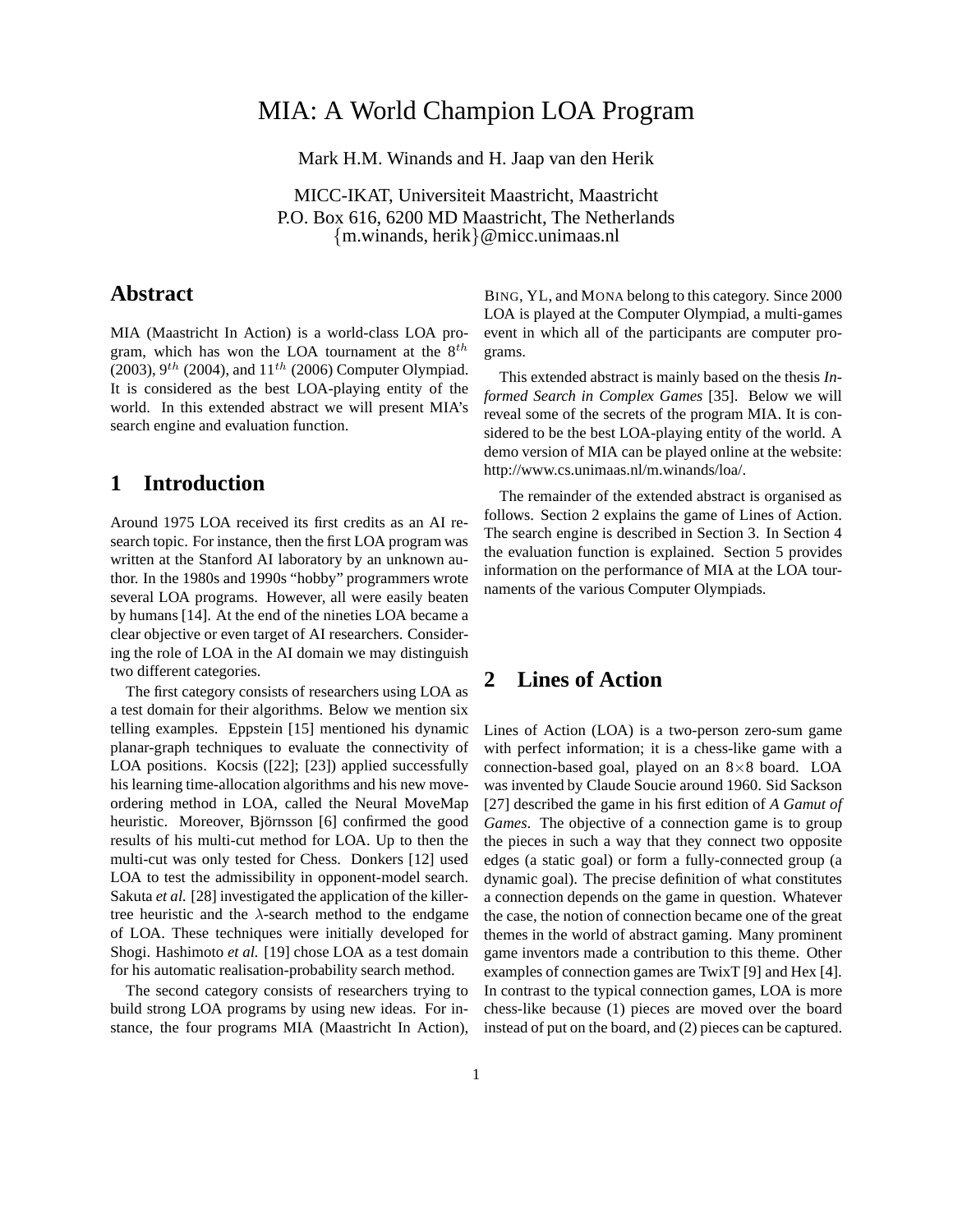### **2.1 The Rules**

LOA is played on an  $8\times 8$  board by two sides, Black and White. Each side has twelve (checker) pieces at its disposal. Below we are describing the rules used at the Computer Olympiads and at the MSO World Championships. They are formulated in nine rules. In some books, magazines or tournaments, the rules 2, 7, 8, and 9 are different from what is specified here.

- 1. The black pieces are placed in two rows along the top and bottom of the board, while the white pieces are placed in two files at the left and right edge of the board (see Figure 1a).
- 2. The players alternately move a piece, starting with Black.
- 3. A move takes place in a straight line, exactly as many squares as there are pieces of either colour anywhere along the line of movement (see Figure 1b).
- 4. A player may jump over its own pieces.
- 5. A player may not jump over the opponent's pieces, but can capture them by landing on them.
- 6. The goal of a player is to be the first to create a configuration on the board in which all own pieces are connected in one unit. Connected pieces are on squares that are adjacent, either orthogonally or diagonally (e.g., see Figure 1c). A single piece is a connected unit.
- 7. In the case of simultaneous connection, the game is drawn.
- 8. If a player cannot move, this player has to pass.
- 9. If a position with the same player to move occurs for the third time, the game is drawn.

The possible moves of the black piece on **d3** in Figure 1b are indicated by arrows. The piece cannot move to **f1** because its path is blocked by an opposing piece. The move to **h7** is not allowed because the square is occupied by a black piece.

#### **2.2 Characteristics**

Analysis of 2585 self-play matches showed an average branching factor of 29 and an average game length of 44 ply. The game-tree complexity is estimated to be  $O(10^{64})$ and the state-space complexity  $O(10^{23})$  [37]. The gametree complexity and state-space complexity are comparable with those of Othello [3]. Considering the current

state-of-the-art computer techniques, it seems that LOA is not solvable by brute-force methods.

A characteristic property of LOA is that it is a converging game [2], since the initial position consists of 24 pieces, and during the game the number of pieces (usually) decreases. However, since most terminal positions have still more than 10 pieces remaining on the board [34], endgame databases are (probably) not effectively applicable in LOA. As a case in point, we remark that an endgame database of ten pieces would require approximately 10 terabytes.

### **3 MIA's Search Engine**

The standard framework of  $\alpha\beta$  search [21] with all kinds of enhancements [24] offers a good start for building a strong LOA-playing program. Thus, MIA started its career with an  $\alpha\beta$  depth-first iterative-deepening search. Below we briefly describe MIA's original basic design, which serves as a starting point for our research. Several techniques were implemented to enhance the search. We mention (1) Principal Variation Search (PVS), (2) transposition tables, (3) forward pruning, (4) move ordering, (5) quiescence search, and (6) realisation-probability search.

First, the program uses PVS to narrow the  $\alpha\beta$  window as much as possible [25]. This means that the  $\beta$  value equals  $\alpha+1$ . Such an algorithm is in general more efficient than the original  $\alpha\beta$ . The basic idea behind the method is that it is cheaper to prove a subtree inferior, than to determine its exact value. It has been shown that this method does well for bushy trees such as occur in Chess. Because the branching factor of LOA (29) is in the same range as that of Chess (38), it works fine in LOA too. Another popular algorithm for searching game trees is NegaScout [26]. The two algorithms (PVS and NegaScout) are essentially equivalent to each other; they expand the same search tree [6].

Second, a *two-deep* transposition table [8] is applied to prune a subtree or to narrow the  $\alpha\beta$  window. The wellknown Zobrist-hashing method [40] is used for storing the entries in the table. At all interior nodes which are more than 2 ply away from the leaves, the program generates all the moves to perform the Enhanced Transposition Cutoffs (ETC) scheme [31].

Third, two forward-pruning techniques are applied. A null move [13] is performed before any other move and it is searched to a lower depth (reduced by *R*) than other moves. At a CUT node a variable scheme, called adaptive null move [20], is used to set *R*. If the remaining depth is more than 6, *R* is set to 3. When the number of pieces of the side to move is lower than 5 the remaining depth has to be more than 8 to set *R* to 3. In all other cases *R* is set to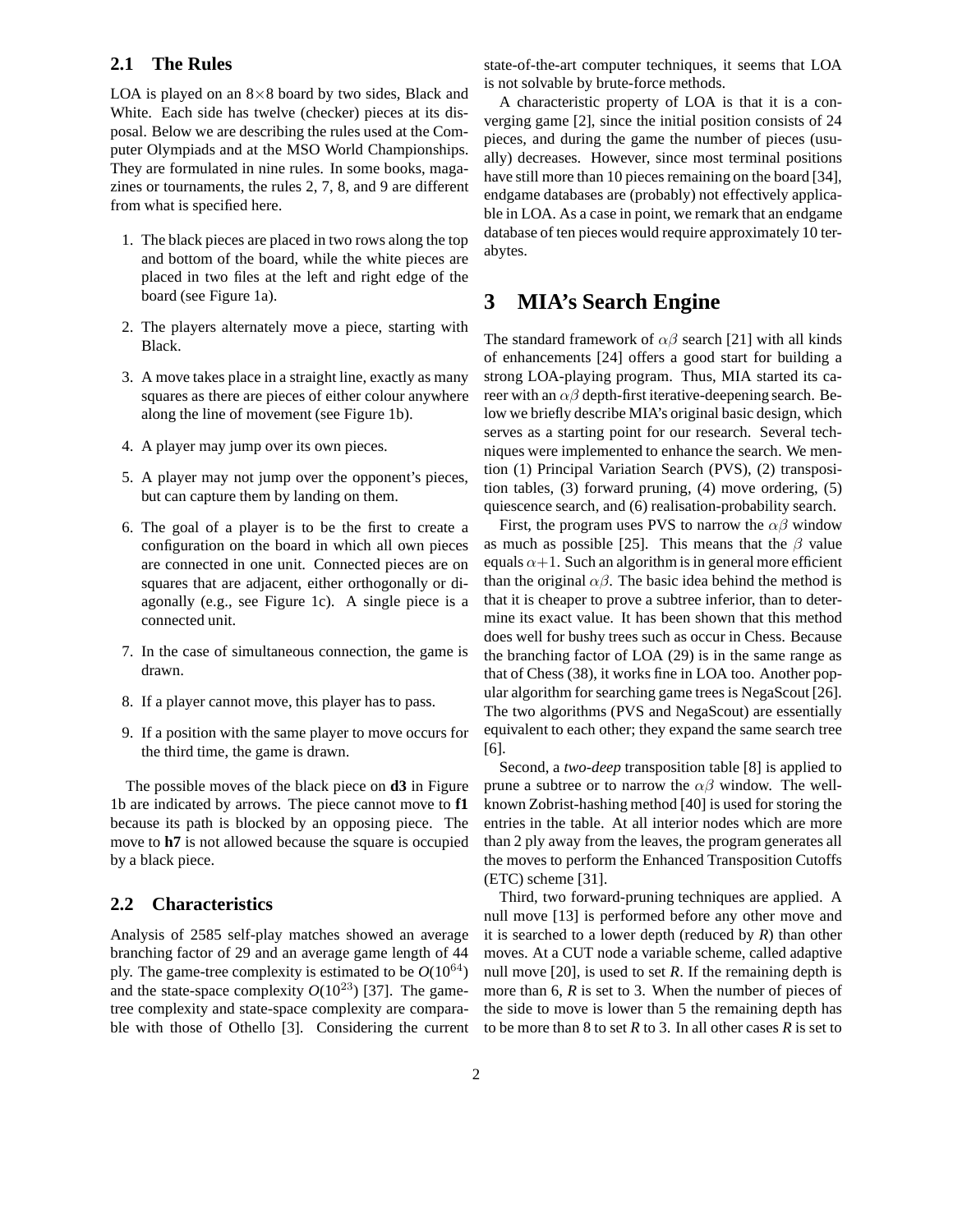

Figure 1: (a) The initial position. (b) An example of possible moves. (c) A terminal position.

2. For ALL nodes  $R = 3$  is used. If the null move does not cause a  $\beta$  cut-off, multi-cut [7] is performed. Experiments showed that using multi-cut is not only beneficial at CUT nodes but also at ALL nodes [38].

Fourth, for move ordering, (1) the move stored in the transposition table, if applicable, is always tried first. Then (2) two killer moves [1] are tried. These are the last two moves, which were best or at least caused a cut-off at the given depth. Thereafter follow: (3) capture moves going to the inner area (the central  $4\times4$  board) and (4) capture moves going to the middle area (the  $6\times 6$  rim); finally, (5) all the other moves are ordered decreasingly according to the relative history heuristic [39]. The latter is a new method for move ordering, called the relative history heuristic. It is a combination of the history heuristic [29] and the butterfly heuristic [18]. Instead of only recording moves which are the best move in a node, we also record the moves which are applied in the search tree. Both scores are taken into account in the relative history heuristic. In this way we favour moves which on average are good over moves which are sometimes best. Experiments in LOA show that our method gives a reduction between 10 and 15 per cent of the number of nodes searched.

Fifth, in the leaf nodes of the tree a quiescence search is performed, since the evaluation function should only be applied to positions that are quiescent. This quiescence search looks at capture moves that form or destroy connections [37] and at capture moves going to the central  $4\times4$  board.

Sixth, the realisation-probability search (RPS) [32] is applied. The RPS algorithm is a new approach to fractional plies. It performs a selective search similar to forward pruning and selective extensions. In RPS the search depth of the move under consideration is determined by the realisation probability of its move category. These realisation probabilities are based on the relative frequencies which are noticed in master games. In MIA, the move categories depend on centre-of-mass, board position, and capturing. In total there are 277 weights.

Finally, we remark that we tested successfully various proof-number search algorithms. PN, PN<sup>2</sup>, PDS, and PDS-PN clearly outperformed  $\alpha\beta$  in solving endgame positions in LOA. A subject of future research is to find a dynamic strategy which determines when to use proofnumber search instead of  $\alpha\beta$  in a real-time game.

# **4 Evaluation Functions**

In this section the relevant features of the evaluation function are enumerated and explained. The evaluator consists of the following nine features: *concentration*, *centralisation*, *centre-of-mass position*, *quads*, *mobility*, *walls*, *connectedness*, *uniformity*, and *player to move*. The choice of features that fully cover the description of a position is most relevant. It is better to have all features correct and all the initial weights wrong than to have the initial weights correct and miss one of the (important) features [10]. The description of the features follows below; relevant examples and clarifications are given, adequate references to further details are supplied (Subsections 4.1 to 4.9). It is followed by some information about the use of caching (Subsection 4.10).

### **4.1 Concentration**

The concentration feature is based on the basic principles of threats and solid formations. It measures how close pieces are to each other. By doing so, we reward positions with pieces in each other's neighbourhood. It is hoped that the pieces eventually will be connected in a solid formation or will create threats to win.

The concentration of the pieces is calculated by a centre-of-mass approach (see also the third feature). In MIA it is done in four steps. First, the centre-of-mass of the pieces on the board is computed for each side (in MIA this is done incrementally to save time). Second,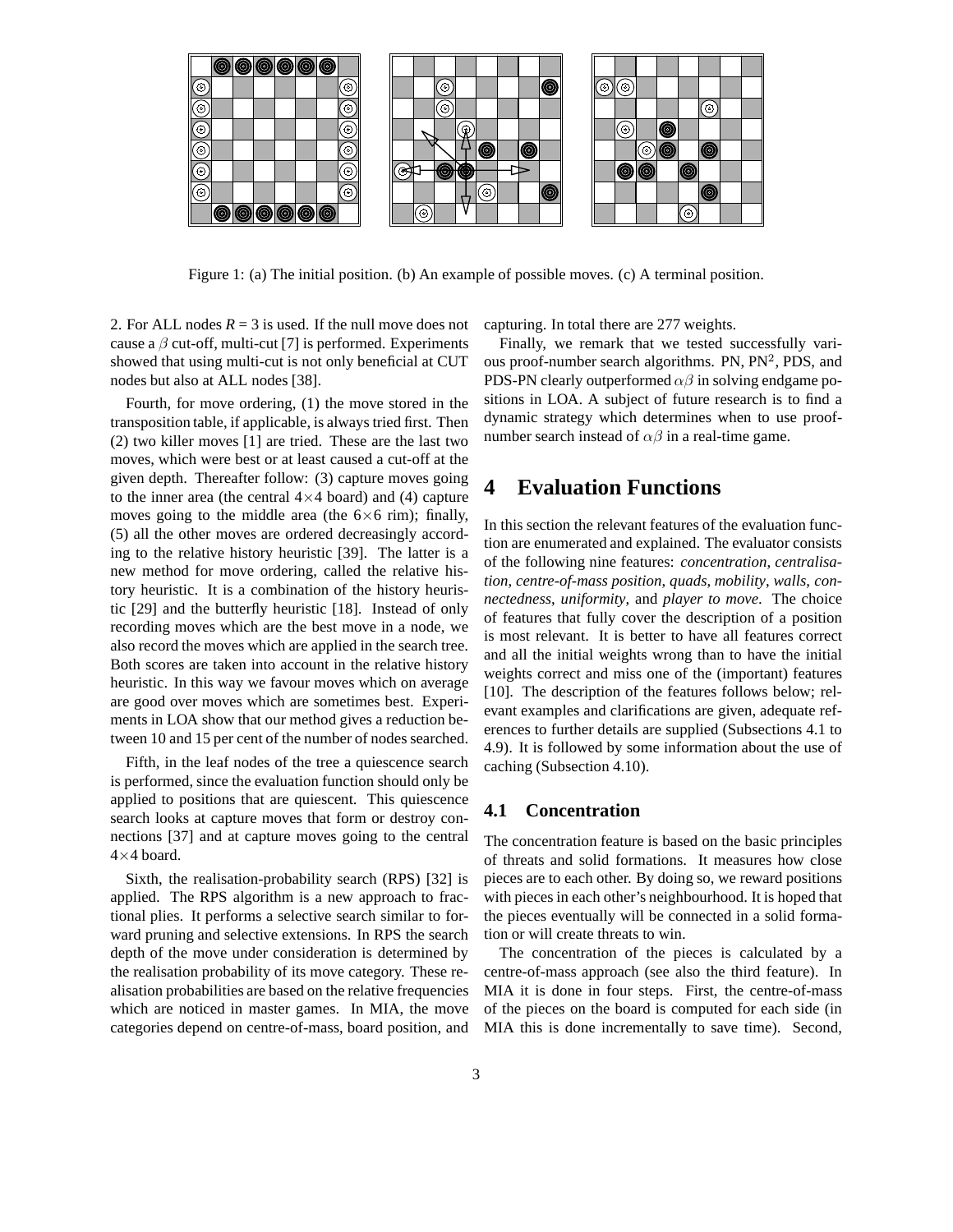|         | ø |   |   |   |         |   |    |
|---------|---|---|---|---|---------|---|----|
| $\odot$ |   |   |   |   |         |   |    |
|         |   |   |   |   |         |   |    |
| ō       |   |   |   |   | C       |   | ତି |
| G       |   |   |   |   | ە       |   | c  |
|         |   | C |   |   |         | ⊙ |    |
|         |   |   | ⊙ |   | $\circ$ | ¢ |    |
|         |   |   | ō | G | ō       | ٥ |    |

Figure 2: Position with an outlier on **b8**.

we compute for each piece its distance to the centre-ofmass. The distance is measured as the minimal number of squares from the piece to the centre-of-mass. These distances are summed together, called the sum-of-distances. Third, the sum-of-minimal-distances is looked up in a table. The sum-of-minimal-distances is dependent on the number of pieces on the board (see the example below) and it is defined as the sum of the minimal distances of the pieces from the centre-of-mass. This number is necessary since otherwise boards with a few pieces would be preferred. For instance, if we have ten pieces, there will be always eight pieces at a distance of at least 1 from the centre-of-mass, and one piece at a distance of at least 2. In this case the sum-of-minimal-distances is 10. Thus, the sum-of-minimal-distances is subtracted from the sum-ofdistances, the result being called the surplus-of-distances. Fourth, we calculate the concentration, defined as the inverse of the average surplus-of-distances.

The disadvantage of this feature is that it aims to connect as many pieces as possible in a local group, hardly worrying about some remote pieces (orphans). It is sometimes hard to connect these orphans. For instance, in Figure 2 the black pieces are grouped around their centre-ofmass at **e2**, but the black piece on **b8** is rather far away from this group.

### **4.2 Centralisation**

According to the centralisation feature pieces controlling the centre are more important than others. Centralisation is important because pieces have to move through the centre to connect with each other.

Analogous to piece-square tables in Chess, each piece obtains a value dependent on its board square in MIA. Pieces at squares closer to the centre are given higher values than the ones farther away. Pieces at the edge are given a negative value. This is done because such pieces are easy to block by a wall (but see Subsection 4.6). Pieces at the

|                   |                   | $\widehat{\circ}$ | C |         | <u>ଚ</u> |                        |
|-------------------|-------------------|-------------------|---|---------|----------|------------------------|
|                   | $\widehat{\circ}$ | Ĝ                 |   |         |          | C                      |
|                   |                   |                   |   |         |          |                        |
|                   | ġ                 |                   |   |         |          | $\odot$                |
| $\widehat{\circ}$ | G                 |                   |   |         | G        | $\widehat{\mathbf{e}}$ |
|                   | ۱                 |                   |   |         | Ō        |                        |
| $\circledcirc$    |                   |                   |   |         |          |                        |
|                   | G                 | $\odot$           |   | $\odot$ |          |                        |
|                   |                   |                   |   |         |          |                        |

Figure 3: Scattered pieces.

corner are punished even more severely. To prevent the program from over-aggressively capturing pieces, the average is computed instead of the sum of piece values.

We remark that centralisation can also be obtained indirectly by punishing moves not going to the centre. This is done in the mobility feature.

#### **4.3 Centre-of-Mass Position**

The centre-of-mass position feature is indirectly based on the basic principle of solid formations. It evaluates the global position of all the pieces. This means that it looks at the position of the centre-of-mass on the board. The initial idea was to prevent formations from being built on the edges, where they are rather easily destroyed or blocked.

The value of this feature is dependent on the board square of the centre-of-mass. We use a simple table lookup for computation in MIA. Interestingly, after applying Temporal-Difference (TD) learning to enhance the weights, the weight for the centralised centre-of-mass feature changed its sign [36], which means that opposite to expectations it is good to have the centre-of-mass closer to the edge instead of in the centre.

If the centre-of-mass is in the centre, it is possible that pieces are scattered over the board (e.g., the white pieces in Figure 3). If the centre-of-mass is at the edge, pieces have to be in the neighbourhood of each other, otherwise they would lie outside the board. Therefore, this feature contributes to the concentration and indirectly to the connectedness (see Subsection 4.7). Another plausible explanation of why it is worse to have the main piece formation in the centre is that it can be more easily attacked at that place, whereas groups residing closer to the edge can only be attacked from one side.

#### **4.4 Quads**

The quads feature is based on the basic principles of solid formations and material advantage. It looks at the solid-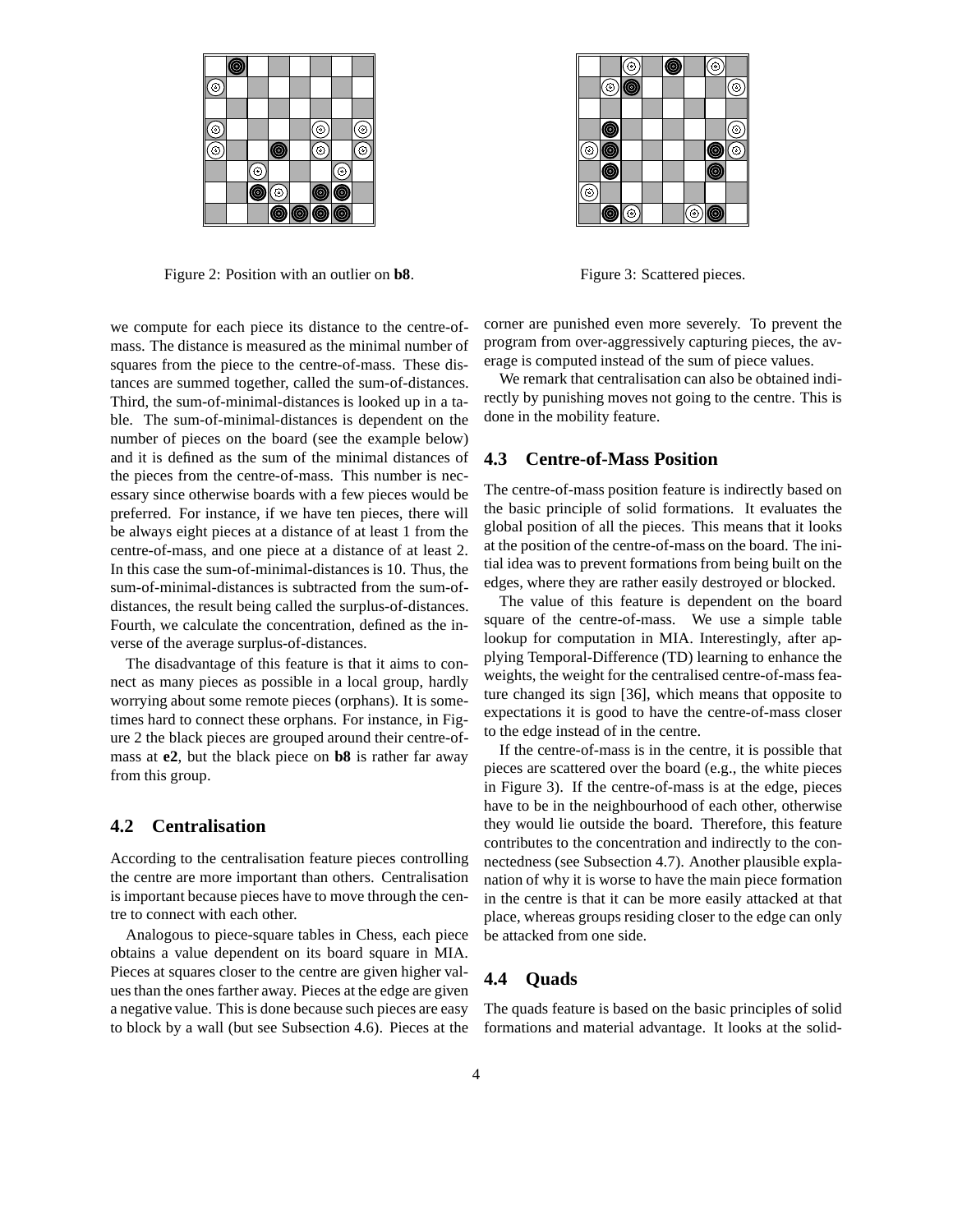

Figure 4: Six different quad types.

ness of the formation in particular. The feature favours pieces, which are connected in more than one direction, because it is harder for the opponent to disconnect them. The use of quads for a LOA evaluation function was first proposed and implemented by Dave Dyer in 1996 in his program LOAJAVA and empirically evaluated by Winands *et al.* [37]. The heuristic is based on the use of quads, an Optical Character Recognition method. A quad is defined as a  $2\times 2$  array of squares [16]. In LOA there are 81 quads for each side, including also quads covering only a part of the board along the edges. Taking into account rotational equivalence, there are six different quad types, depicted in Figure 4.

In this feature we only consider quads of three  $(Q_3)$  or four pieces  $(Q_4)$  of the same colour, since it is impossible to destroy these formations by a single capture. However, the danger exists that many of those quads are created outside the neighbourhood of the centre-of-mass. So, in MIA we reward only  $Q_3$ 's and  $Q_4$ 's, which are at a distance of at most two squares of the centre-of-mass. For instance, Black has two  $Q_4$ 's in Figure 5. In passing we note that this feature implicitly favours a material advantage.

The effect of implicitly favouring a component due to the introduction of another feature is first described by Schaeffer [30] for chess. Obviously, it is a challenge to analyse the interrelationship in LOA too, since it turns out to be an issue for almost all components. A possible disadvantage of this feature is that if the position becomes too solid, its flexibility may decrease drastically. The mobility feature may adjust this disadvantage.

### **4.5 Mobility**

The mobility feature looks at the potential of the moves in a position. The idea is that it is easier to connect your

| ල       |        |   |   |   |  |
|---------|--------|---|---|---|--|
|         | .<br>C |   |   |   |  |
| ē       | ଚି     | ٥ | ۷ |   |  |
| $\odot$ | C      | Ò | ଚ | Ø |  |
|         | ୕ୄ     |   | ି |   |  |
|         |        |   | ⊚ |   |  |

Figure 5: Position with two black  $Q_4$  's.

own pieces or obstruct the connection of opponent pieces if you have more and better moves. The feature was first implemented in MONA and YL.

When evaluating a position in MIA, the possible moves of both sides are generated (irrespective of who is to move). The moves are not rewarded equally. Experiments have shown that certain move types are to be preferred above others (see also [19]). Therefore, in MIA the following bonus/malus system is applied: the value of a capture move is doubled, the value of a move going to an edge or a move along an edge is halved. If a move belongs to multiple categories, the bonus/malus system is used multiple times. For example, let us assume that a regular move gets value 1, then a capture move gets value 2, a capture move going to an edge gets value 1, a capture move in an edge line going to a corner gets value 0.5. The computational requirements of this feature are not high. For each line configuration (represented as a bit vector) the mobility can be precomputed and stored in a table. During the search, the index scheme can be updated incrementally and in the evaluation function only a few table lookups have to be done.

An advantage of this feature that it is fast to evaluate. A disadvantage of this implementation is that it is too static. For example, all capture moves are given a bonus, even the ones which capture the last unconnected opponent's piece. Moreover, all edge moves are given a penalty, even if they connect to the main group. A more global look of the position would be needed to distinguish these kind of exceptions.

#### **4.6 Walls**

The wall feature is based on the basic principle of blocking. Because a piece is not allowed to jump over the opponent's pieces, it can happen that the piece is blocked, i.e., cannot move. Blocking a piece far away from the other pieces is an effective way of preventing the opponent to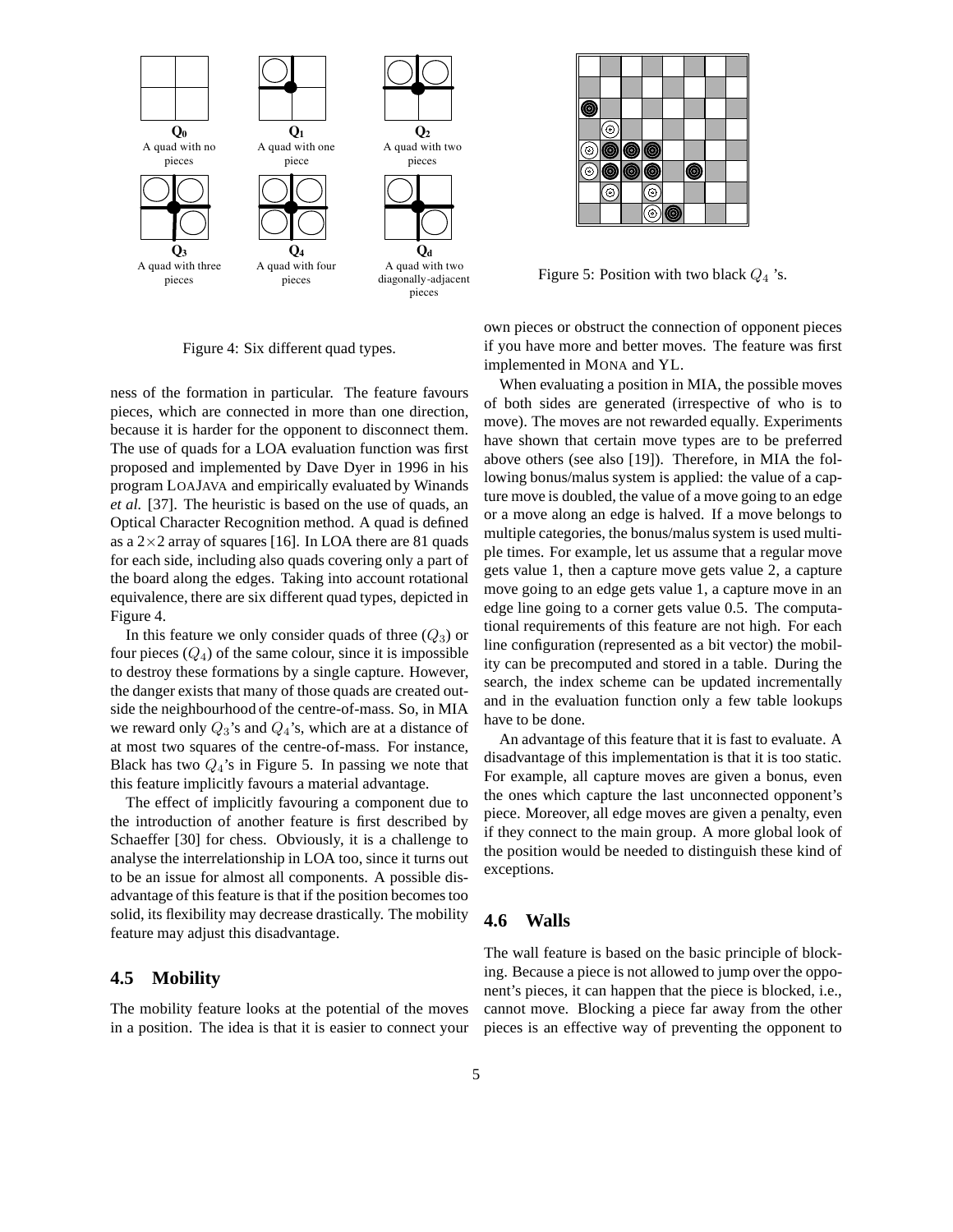| o | ି |   |         | ¢                 |   | $\odot$ | ö |
|---|---|---|---------|-------------------|---|---------|---|
| ි | C |   | $\odot$ | $\widehat{\circ}$ | C | ତି.     |   |
|   |   |   |         |                   |   |         |   |
|   | g |   |         |                   |   |         |   |
| ⓒ | ö |   |         |                   |   | ó       | ⊙ |
|   | C |   |         |                   |   | ¢       |   |
| ⊚ | ⊙ | ⊚ | ⊚       |                   |   |         |   |
|   | G | ō | ⊙       |                   |   |         |   |

Figure 6: Position with walls.

win. Even partial blocking, called a wall [17], can be quite effective, since it forces a player to find a way around the wall. Detecting whether a piece is (partially) blocked can be expensive as we have to know what the moves of the piece are and what its goal is.

In MIA we look only at walls that prevent the opponent's edge pieces from moving toward the centre. These walls are quite common and effective. The patterns can be precomputed and stored in a table. Using a bit-board representation they can be easily looked-up. We remark that we take special care of walls which block corner pieces.

For example, in Figure 6 the piece on **a4** is blocked in three ways going to the centre, whereas the piece on **h4** is only blocked in two centre directions. In the evaluator, we distinguish between walls which block two or three centre directions. The piece on **h8** is blocked only in two directions, but we evaluate this position as if it was blocked in 3 centre directions. The totally isolated piece on **a8** is evaluated as if there were two walls which both block the piece in three directions. The pieces on **b1** and **c1** are completely blocked, but we take only the two 3 centre-directions blocks into account. Thus, we only look at certain blocking patterns for edge pieces.

#### **4.7 Connectedness**

The connectedness feature is based on the basic principles of threats and solid formations. It measures the pairwise connections between the pieces. We reward positions with high connectedness; it is hoped that they eventually will be connected in one unit or will create threats to win.

In MIA we compute the average number of connections of a piece. In some evaluation functions the total number of connections is taken into account (e.g., YL), but this could implicitly be a material advantage. Any kind of material feature in LOA evaluation functions can be dangerous because the program might wildly capture pieces. This feature does not take into account whether a connection is important. To distinguish among connections, a global look at the board would be needed, which is time consuming. The number of connections for each side in each line configuration can be precomputed as is done with the mobility feature.

Of course the connectedness feature is highly correlated with the concentration feature and the quads feature. Though each has its own merits, these three features should be carefully tuned consequently.

### **4.8 Uniformity**

The uniformity feature is based on the basic principle of solid formations. It is used to achieve a uniform distribution of the pieces [11] to counterbalance the negative effects of the centre-of-mass approach. It prevents that one or more pieces become too remote from the main group.

In MIA this is done in a way which is primitive but effective. The smallest rectangular area covering the distributed pieces is computed. The smaller the area is, the higher the reward is. An analogous implementation was first realised in the program YL [5].

#### **4.9 Player to Move**

The player-to-move feature is based on the basic principle of the initiative. It rewards the moving side. Having the initiative is mostly an advantage in LOA [34] like in many other games [33].

Since MIA is using variable-depth search(because of the adaptive null move, the multi-cut, and quiescence search) not all leaf nodes are evaluated at the same depth. Therefore, leaf nodes in the search tree may have a different player to move, which is compensated in the evaluation function. This is done by giving a small bonus to the side to move.

### **4.10 Caching certain Features**

It is possible in our evaluation function to cache computations of certain features, which can be used in other positions. For example, let us assume that we investigate the move **b8-c8** in Figure 2 and evaluate the resulting position. If we next investigate **b8-b7** we notice that certain properties of White's position remain the same (e.g., the number of pieces, centre-of-mass, the number of connections), whereas others can change (e.g., moves, blockades). It is easy to see that we do not have to compute the concentration, centralisation, centre-of-mass position, quads, connectedness, and uniformity for White again. Evaluation of these six features, which are independent of the position of the other side, are stored in an evaluation cache table. In the current evaluation function this gives a speed-up of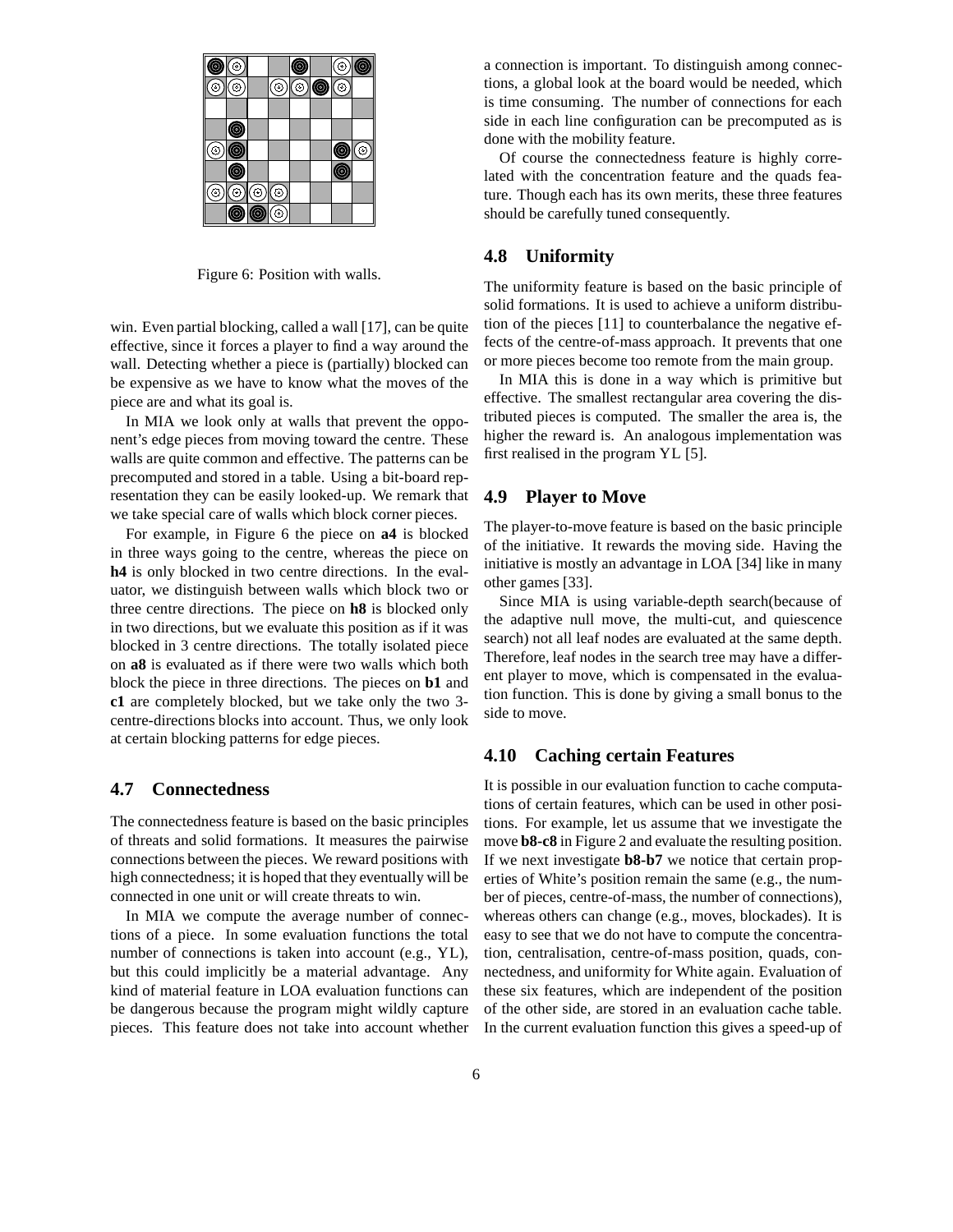at least 60 per cent in the number of nodes investigated per second.

# **5 MIA at the Computer Olympiads**

MIA has participated in six Computer Olympiads. In 2000, MIA I finished third at the  $5<sup>th</sup>$  Computer Olympiad. In retrospect its evaluator was primitive, although MIA I won a game against the runner-up MONA and the winner YL. In 2001, the tournament program (MIA II) shared the first place with YL in the regular tournament at the CMG  $6<sup>th</sup>$  Computer Olympiad. The play-off match was won by YL. The improved MIA III finished second at the 7 th Computer Olympiad in 2002. The program scored 1.5 points out of 4 against the much improved winner YL. MIA IV won the  $8^{th}$  Computer Olympiad in 2003, losing only one game against BING. At the  $9<sup>th</sup>$  Computer Olympiad (2004) MIA 4.5 won the the tournament scoring 11.5 points out of 12. In Turin, Italy, 2006, MIA 4.5 won the  $11^{th}$  Computer Olympiad with a perfect score.

# **References**

- [1] S.G. Akl and M.M. Newborn. The principal continuation and the killer heuristic. In *1977 ACM Annual Conference Proceedings*, pages 466–473. ACM Press, New York, NY, USA, 1977.
- [2] L.V. Allis. *Searching for Solutions in Games and Artificial Intelligence*. PhD thesis, Rijksuniversiteit Limburg, Maastricht, The Netherlands, 1994.
- [3] L.V. Allis, H.J. van den Herik, and I.S. Herschberg. Which games will survive? In D.N.L. Levy and D.F. Beal, editors, *Heuristic Programming in Artificial Intelligence 2: the Second Computer Olympiad*, pages 232–243. Ellis Horwood, Chichester, England, 1991.
- [4] V.V. Anshelevich. A hierarchical approach to computer hex. *Artificial Intelligence*, 134(1-2):101–120, 2002.
- [5] D. Billings and Y. Björnsson. Search and knowledge in lines of action. In H.J. van den Herik, H. Iida, and E.A. Heinz, editors, *Advances in Computer Games 10: Many Games, Many Challenges*, pages 231–248. Kluwer Academic Publishers, Boston, MA, USA, 2003.
- [6] Y. Björnsson. *Selective Depth-First Game-Tree Search*. PhD thesis, University of Alberta, Edmonton, Canada, 2002.
- [7] Y. Björnsson and T.A. Marsland. Multi-cut alphabeta pruning. In H.J. van den Herik and H. Iida, editors, *Computers and Games, Lecture Notes in Computing Science 1558*, pages 15–24. Springer-Verlag, Berlin, Germany, 1999.
- [8] D.M. Breuker, J.W.H.M. Uiterwijk, and H.J. van den Herik. Replacement schemes and two-level tables. *ICCA Journal*, 19(3):175–180, 1996.
- [9] D. Bush. An introduction to TwixT. *Abstract Games*, 1(2):9–12, 2000.
- [10] S. Bushinsky, 2004. Personal Communication.
- [11] C. Chaunier and K. Handscomb. Lines of action strategic ideas – part 4. *Abstract Games*, 2(1):12– 14, 2001.
- [12] H.H.L.M. Donkers, J.W.H.M. Uiterwijk, and H.J. van den Herik. Admissibility in opponent-model search. *Information Sciences*, 154(3-4):119–140, 2003.
- [13] C. Donninger. Null move and deep search: Selective-search heuristics for obtuse chess programs. *ICCA Journal*, 16(3):137–143, 1993.
- [14] D. Dyer. *Lines of Action Homepage*. http://www.andromeda.com/people/ ddyer/loa/loa.html, 2000.
- [15] D. Eppstein. Dynamic Connectivity in Digital Images. *Information Processing Letters*, 62(3):121– 126, May 1997.
- [16] S.B. Gray. Local properties of binary images in two dimensions. *IEEE Transactions on Computers*, 20(5):551–561, 1971.
- [17] K. Handscomb. Lines of action strategic ideas part 1. *Abstract Games*, 1(1):9–11, 2000.
- [18] D. Hartmann. Butterfly boards. *ICCA Journal*, 11(2- 3):64–71, 1988.
- [19] T. Hashimoto, J. Nagashima, M. Sakuta, J.W.H.M. Uiterwijk, and H. Iida. Automatic realizationprobability search. Internal report, Dept. of Computer Science, University of Shizuoka, Hamamatsu, Japan, 2003.
- [20] E.A. Heinz. Adaptive null-move pruning. *ICCA Journal*, 22(3):123–132, 1999.
- [21] D.E. Knuth and R.W. Moore. An analysis of alphabeta pruning. *Artificial Intelligence*, 6(4):293–326, 1975.